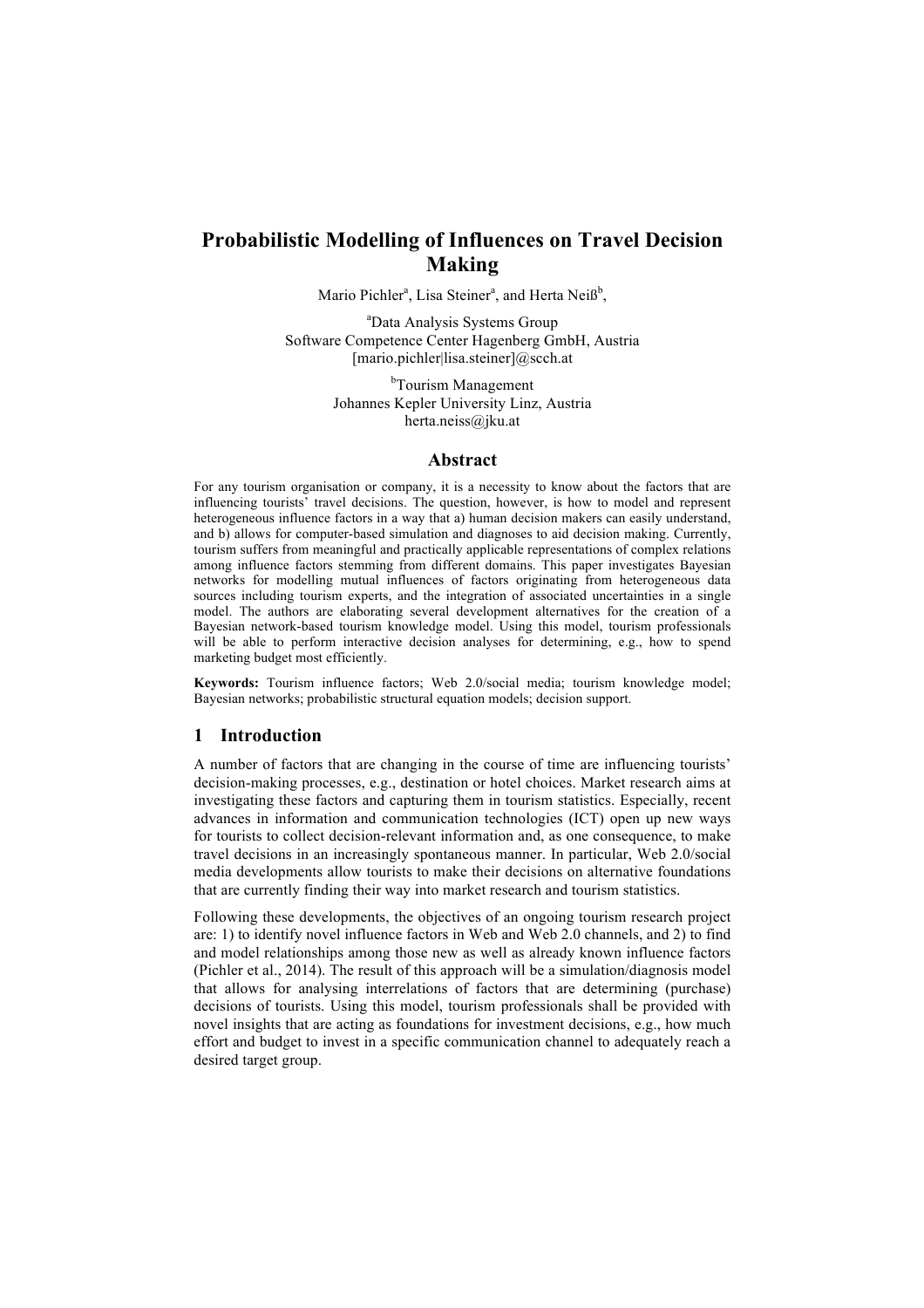# **2 Related Work**

This work addresses several recently mentioned issues of tourism (marketing) research. Dolnicar & Ring (2014) argue that research approaches in tourism marketing concerned with deepening the understanding of cause-effect relations as base for strategic principles are rare. Tourism knowledge representation represents a further concern. Hjalager (2010) points out the importance of adequate knowledge representation for tourism innovation research. Currently, tourism statistics (tables), textual explanations, and fragmented research work – mostly focussing on a limited number of specific aspects – are representing tourism domain knowledge.

Structural equations models (SEM) are representing a prominent and widespread adopted research method for investigating interrelations of aspects in tourism (Kline, 2011; Baggio & Klobas, 2011). To a certain degree, SEM allow for analyses of causeeffect relations among investigated aspects. Nunkoo & Ramkissoon (2012) present an overview of studies utilising SEM modelling until 2012. Among others, Marchiori et al. (2013) and Tussyadiah & Zach (2013) recently published SEM-based research analysing the impacts of novel ICT-based developments on tourism.

Beside the advantages of SEM, researchers and others are also controversially discussing them. The criticism include a) violations of proper method application or wrong conclusions (e.g. Nunkoo & Ramkissoon, 2012); b) results are primarily of academic nature and need to be further prepared for practical application (https://www.researchgate.net/post/How\_would\_you\_rate\_the\_impact\_practical\_relev ance of structural equation model insights on the tourism industry  $[Oct. 16,$ 2014]); and c) published SEM mostly just cover a fraction of (practically) interesting relations of aspects.

# **3 Innovation and Approach**

Based on aforementioned analyses of related work, this work aims at the development of comprehensible formal representations of complex interrelations of aspects in tourism. The approach foresees the development of a knowledge model that integrates a) existing tourism data, b) implicit tourism expert knowledge, and c) novel influence factors extracted from Web 2.0/ social media channels, to allow for interactive analyses of (complex) relations.

Explicitly addressing the mentioned criticism on SEM, this work investigates an alternative modelling approach. The authors are examining Bayesian network (BN) models (Pearl, 1985) – which represent a specific kind of probabilistic graphical models (Koller & Friedman,  $2009$ ) – for analysing mutual influences on tourists' travel decision making.

BNs are directed acyclic graphs. They allow for modelling of direct dependencies, independencies as well as conditional independencies between model nodes. For each model node, a probability distribution of its states needs to be defined. For model nodes that are dependent on others, the states' probabilities are conditioned on each combination of parent nodes' states. In this way, BNs allow for modelling uncertain relations among variables (model nodes).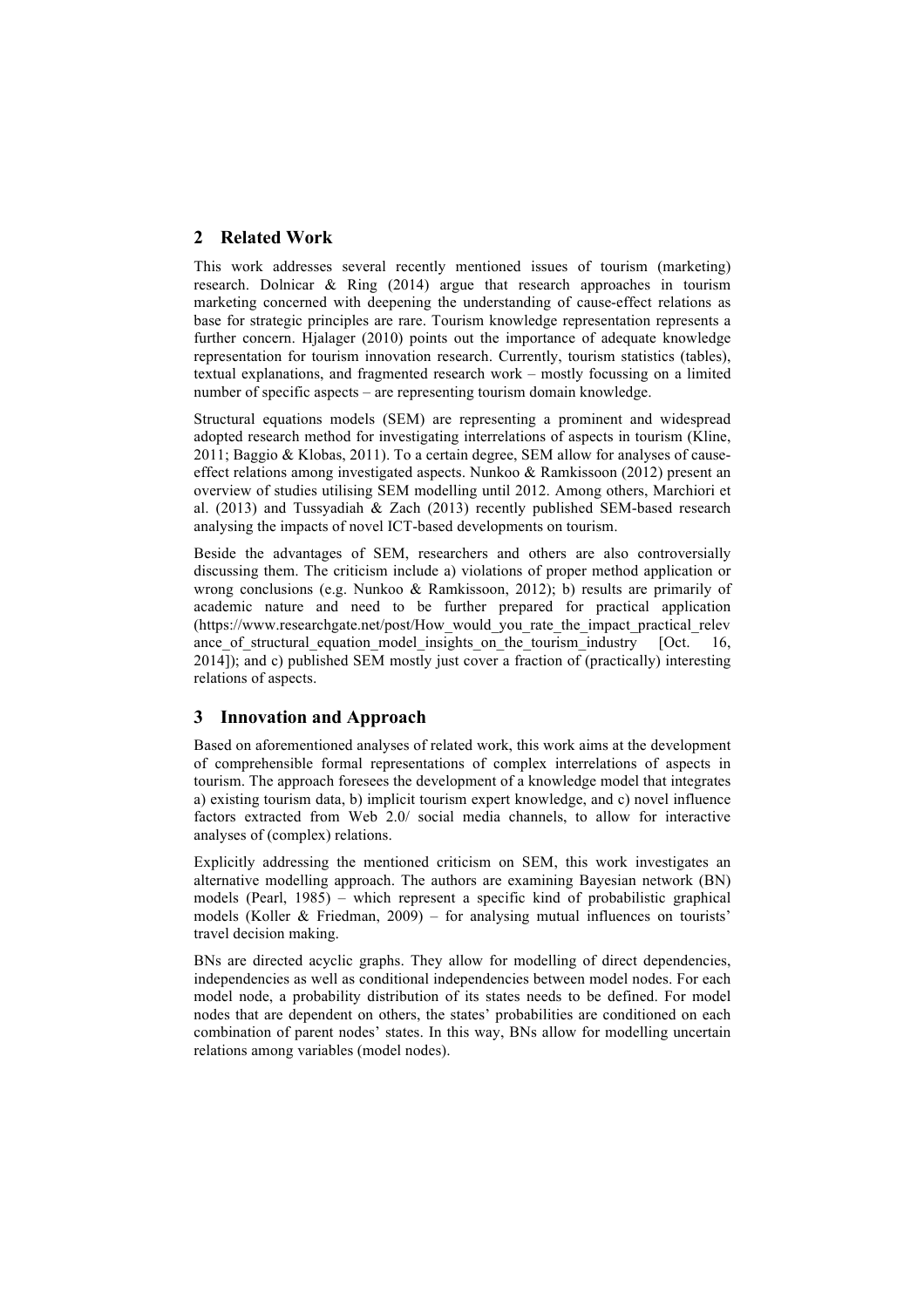Relevant features of BNs for the work at hand are: i) decision making under uncertainty through probabilistic relations among several influence factors; ii) possibility to integrate heterogeneous data sources and models, e.g., wide-spread structural equation models dealing with different aspects of tourism, local tourism data, and human expert knowledge; iii) updating the beliefs (prior probabilities) of the whole model as soon as new evidence on at least one of the model nodes is available, e.g., "real-time" data about website access; iv) possibility for interactive model investigation to perform what-if or diagnostic analyses.

In contrast to SEM, tourism research mostly neglected BNs so far. The works of Huang & Bian (2009) and Hsu et al. (2012) are among those few studies. Both are applying BN models for determining the probabilities of tourist attractions appealing to particular tourists.

# **4 Exploration of Bayesian Network Modelling Approaches**

The following sections are introducing three potential approaches for the development of a Bayesian network-based tourism knowledge model. These are: 1) manual extraction and integration of model components from previous (SEM) studies, 2) linkage of existing structural equation models to Bayesian networks, and 3) semiautomated Bayesian network model learning from tourism data sources.

## **4.1 Manual Bayesian network model composition based on previous studies**

For this first approach, previous studies investigating influence factors on tourism behaviour are acting as knowledge sources for model generation. Literature research covered major tourism research journals, computer science journals publishing BNrelated research, and the ENTER conference series' proceedings. Because of space limitations, the references section of this work lists only an excerpt of identified research. A number of studies applied SEMs to identify causal relations among several of those factors. Therefore, single fragments (single influence factors or several related factors represented as SEMs) are available for integration in a subsequent step.

At that point, a number of question arises, e.g., how to parameterise source model nodes in the target BN model, or how to maintain causal relations of several source SEMs in a resulting BN combining those SEMs. The achievable model quality, however, will be high, because existing tourism domain knowledge builds the base.

The integration of novel influence factors extracted from novel Web and Web 2.0 channels requires close collaborations with tourism experts. Associated use case partners are offering this expertise in this work's frame. Overall, this approach tends to be very labour-intensive, as most of the work needs to be carried out manually by humans. For that reason, further alternatives are investigated as well.

#### **4.2 Linkage of existing structural equation models to Bayesian networks**

The second approach follows Gupta  $& Kim (2008)$ , who propose and introduce how to link SEMs to BNs with the aim of combining the strength of both. These are the capabilities of SEMs in empirical validation, and the prediction and diagnosis capabilities of BN modelling. At first, an empirically validated SEM is used to deduce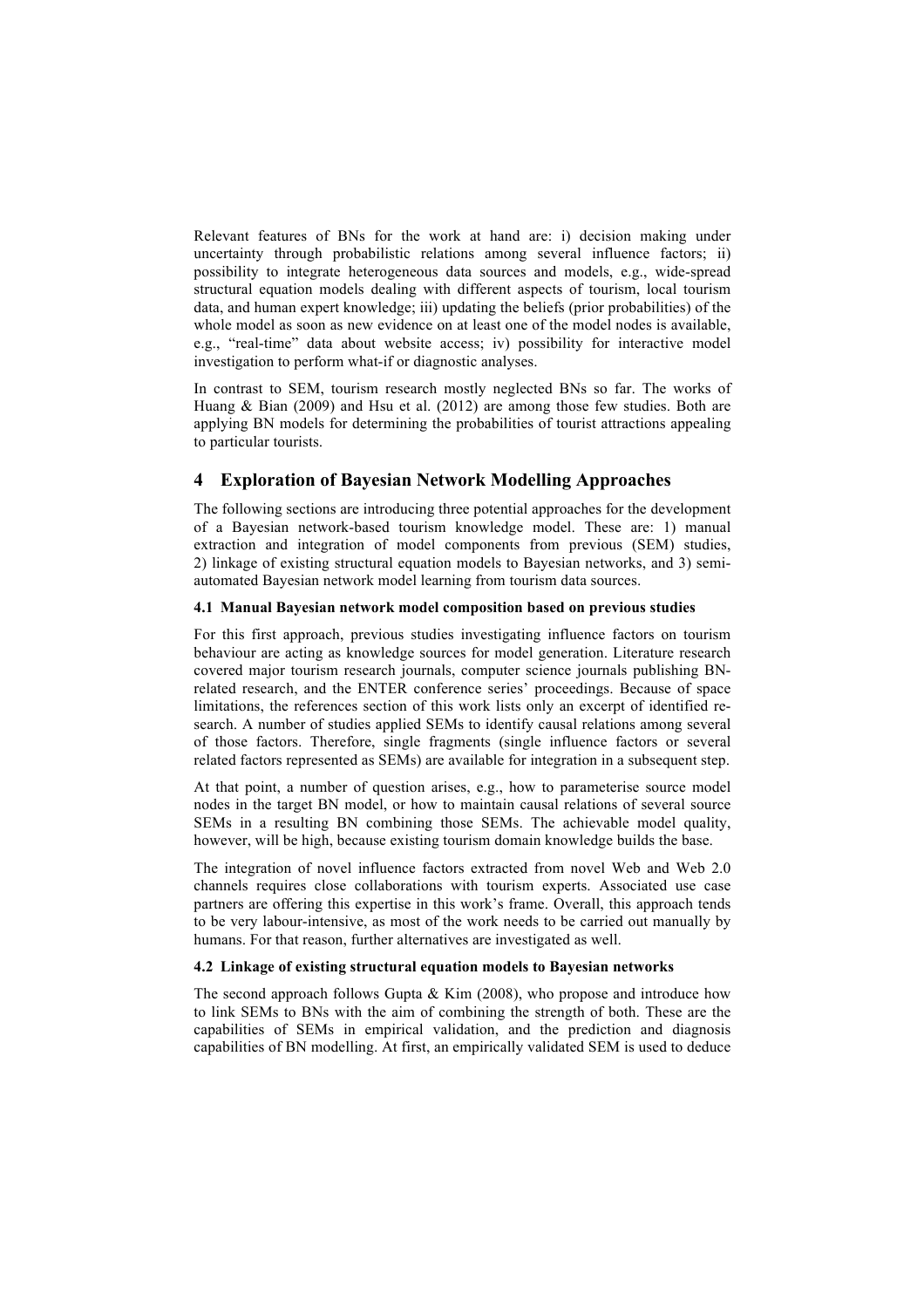the structure of the BN model. Thereafter, the latent variable scores from the SEM are used for learning the conditional probabilities of the BN model.

As the authors already identified a number of SEM studies, as mentioned above, this second alternative seems to be quite suitable. However, the major drawback of this approach obviously lies in the requirements concerning data availability. The process as introduced by Gupta  $& Kim (2008)$  would require all the data sources used within the corresponding SEM studies. This requirement seems to be rather unrealistic.

### **4.3 Bayesian network model learning from tourism data sources**

The third potential approach originates from a data-driven perspective. Data mining and machine learning techniques are creating an initial BN model structure, based on available tourism data sources. In a next step, (human) tourism experts are refining and validating this model structure.

Publicly available BN modelling software like GeNIe/Smile<sup>1</sup> is offering support for learning models from data. Conrady & Jouffe (2013) described an especially interesting approach that generates so-called probabilistic structural equation models (PSEMs) from data. Like the aforementioned second approach, also PSEMs aim at combining the advantages of SEMs and BNs in a single method. Moreover, a sophisticated commercial tool, BayesiaLab<sup>2</sup>, implements this approach. Other than GeNIe/Smile, BayesiaLab supports the derivation of latent variables. In addition to the traditional SEM approach, the integration of BN features allows for what-if analyses and diagnoses of modelled relationships.

First experiments applying this approach on relevant tourism data sources, e.g., tourism statistics databases or website access data have shown that the achievable result quality and explanatory power depends on the characteristics of the data sources. The nature of the used tourism data sources considerably differed from the BayesiaLab example cases. Through further efforts in data preparation, the authors are expecting benefits of applying the PSEM approach for achieving the envisioned tourism knowledge model.

Derived from this exploration, the further course of action foresees a combination of manual extraction and integration of model components from previous tourism studies, and semi-automated Bayesian network model learning from tourism data sources, with a special focus on Web and novel Web 2.0 channels.

# **5 Conclusion and Outlook**

This work investigated Bayesian networks for modelling and analysing factors that are influencing tourists' travel decisions with a specific focus on practical usage by tourism professionals. Tourism research has mostly neglected Bayesian networks so far, while the latter are successfully applied in a number of other disciplines. Most important, Bayesian networks a)represent an intuitive modelling approach that is easily understandable for experts of different disciplines, and b) allow for interactive

 <sup>1</sup> https://dslpitt.org/genie/

<sup>&</sup>lt;sup>2</sup> http://www.bayesia.com/en/products/bayesialab.php